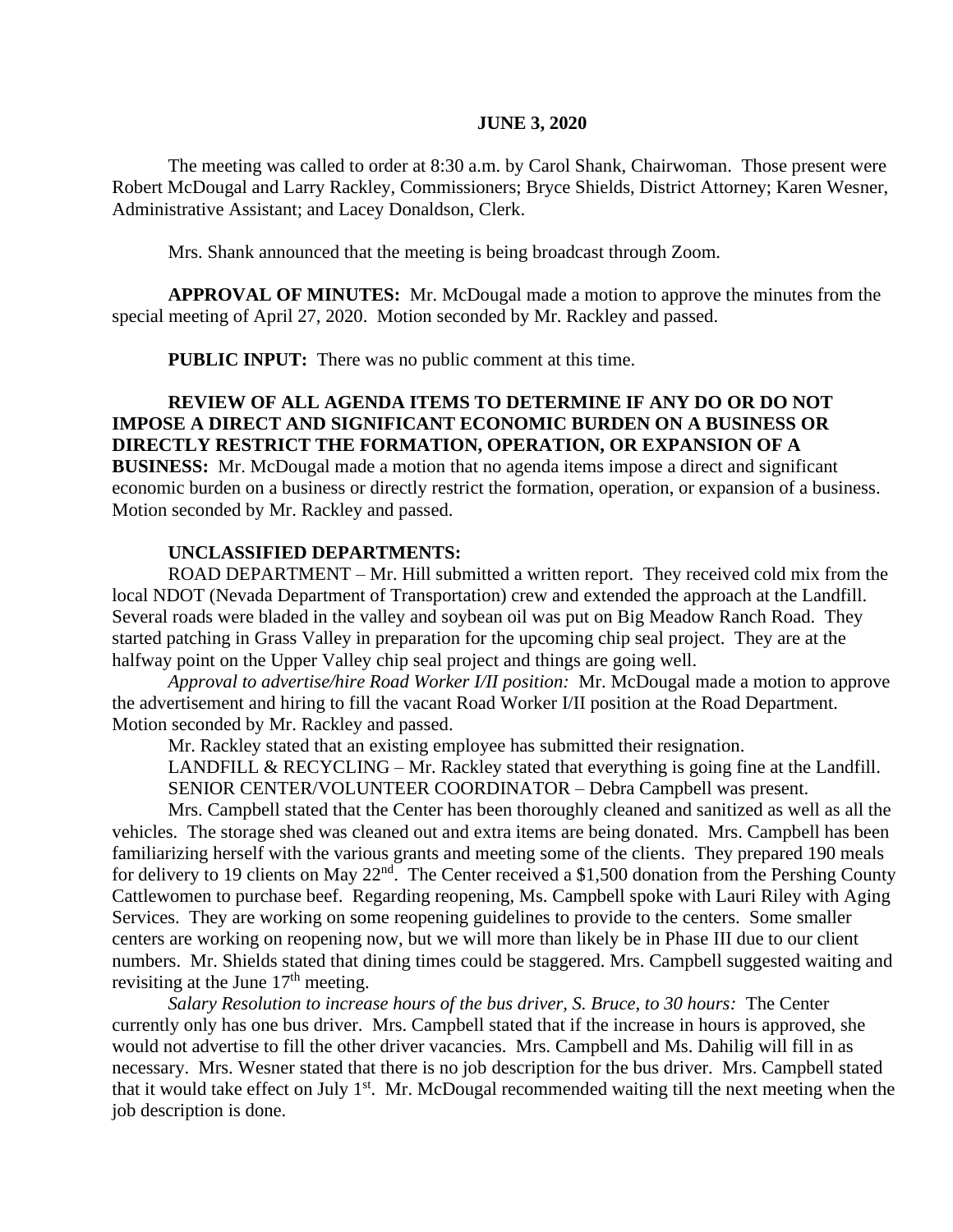*Approval of credit card for Senior Center Director in the amount of \$2,000.00:* Mr. Rackley made a motion to approve a county credit card for the Senior Center Director, Debra Campbell, with a \$2,000.00 limit. Motion seconded by Mr. McDougal and passed.

BUILDINGS AND GROUNDS – John Handka was present.

Mr. Handka stated that the pool was drained, cleaned and filled. The pool house was inspected. Mr. McDougal asked if the pool has a leak. Mr. Handka stated he doesn't think there is a leak. He thinks there is a valve open somewhere. A new pool cover will be purchased for the end of the season. They are working on procedures to meet the state's new guidelines.

The crew has been working on their normal activities, yard work, ball fields, etc. Mr. Handka asked when the Board wanted the park opened. The Board felt that now was fine.

Mr. Rackley asked about plexi-glass for DMV. Mr. Handka stated that he can't find a piece that is large enough.

Mr. Rackley asked about a work order for the Senior Center cooler, which has been out since March. Mr. Handka stated that every piece of it has been replaced and he doesn't feel the unit is the problem. Mr. Rackley would like a cost estimate to put a forced air Mitshibishi unit in the kitchen.

Mr. McDougal asked about the ball fields. Mr. Handka stated that they are ready to go. Mr. McDougal stated that they will be discussing it at the Rec Board meeting this week.

COMMUNITY CENTER – Mrs. McKay submitted a written report.

Mr. McDougal stated that they are allowing up to 50 people at a time. They are not allowing use of the kitchen, but you can bring your own food in.

COOPERATIVE EXTENSION – Mrs. McKay reported that Colby Burke is the new 4-H person. Mrs. Shank asked about the 4-H Barbeque. Mrs. McKay stated that Mr. Foster suggested that she and Mrs. Burke work on additional fundraisers in addition to or to replace the barbeque.

IT DEPARTMENT – Justin Abbott was present.

Mr. Abbott reported that he has been busy facilitating Zoom meetings. He helped Sean Burke get set up for the COVID-19 testing last weekend. He continues working on the Windows upgrade project, Dot Gov domain address, election security, and regular ongoing support.

ECONOMIC DEVELOPMENT – Mrs. Lusby-Angvick was on the phone.

There is a PCEDA (Pershing County Economic Development Authority) meeting on Monday. Mrs. Lusby-Angvick met with Jan Morrison of the Northeastern Nevada Regional Development Authority. They toured the Community, including the Industrial Park, and visited the High School. Principal Reynolds is excited to participate in the Building Nevada's Core Workforce Development program. The CDBG (Community Development Block Grant) training is next week and will be held by zoom meeting. Mr. Rackley asked Mrs. Lusby-Angvick to inquire whether CDBG funding could be used for a water line for the Airport. Mrs. Lusby-Angvick is also going to inquire about the possibility of funding for the re-development of the "burned block" in the City. Mr. McDougal told Mrs. Lusby-Angvick to get information from Rusty Kiel about the cost for the water line.

Mrs. Shank asked about Broadband. Mrs. Lusby-Angvick stated that the City should have sent out the RFI (Request for Information) yesterday.

PUBLIC DEFENDER – Mr. Cochran submitted a written report, which noted his support of the Ordinance regarding Indigent Defense.

## **ELECTED DEPARTMENTS:**

LACEY DONALDSON, CLERK-TREASURER – Mrs. Donaldson reported that we are just under a week away from Election Day. The number of ballots returned is at about 25%, which is average for a primary election. Yesterday the Treasurer's Deed was recorded, taking deed to just over 100 properties for non-payment of taxes. They also recorded 509 first year Trustee Certificates. Mrs. Donaldson explained that the County takes deed after three years of delinquent taxes. Mrs. Donaldson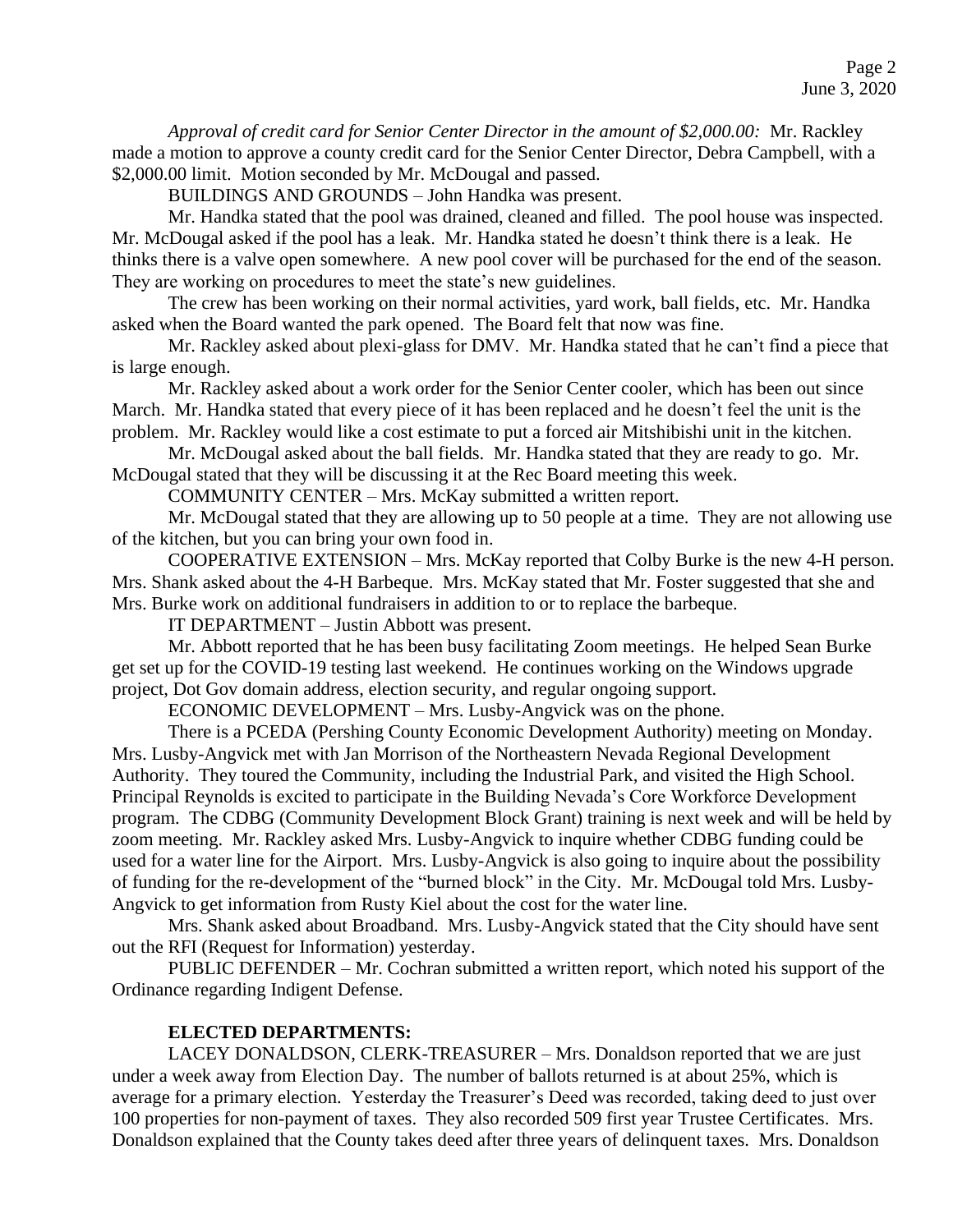also reported that she has unlocked the office door and they are asking customers to be mindful and practice social distancing.

RENE CHILDS, RECORDER-AUDITOR – Mrs. Childs gave the Board the monthly fund balance report. She also reported that her office door is unlocked, but they are restricting public access to two people at a time. She also stated that they are asking employees to continue using the back door through the Copy room.

Mrs. Childs also spoke about the \$4,000 donation from Lion's Club to the Senior Center to purchase new bingo equipment. Mrs. Childs stated that the equipment purchase will need Commission approval since the board froze all capital expenditures.

Mrs. Shank asked about CTX revenue. Mrs. Childs stated that we received March's revenue and it was an increase over last year. The Gas Tax revenue also came in at a good number.

# **PUBLIC HEARING ON PROPOSED ORDINANCE #339, PROVIDING FOR REVOCABLE OCCUPANCY PERMITS AND ENCROACHMENT PERMITS IN COUNTY ROADWAYS AND EASEMENTS AND ESTABLISHING PERMIT FEES BY RESOLUTION:**  Mr. Rackley made a motion to postpone the public hearing until the next meeting. Motion seconded by Mr. McDougal and passed.

# **GRASS VALLEY ADVISORY BOARD / GRASS VALLEY FIRE DEPARTMENT /**

**LEPC UPDATES:** Sean Burke spoke over the phone.

Mr. Burke reported that the burn ban in Grass Valley is still on and will continue for a few more weeks. The Grass Valley fire department has received very few fire and medical calls. There was community testing for COVID-19, with over 200 tested in Lovelock and 7 in Grass Valley. LEPC is coordinating with a contractor who is working on the Tri-County Hazard Mitigation Plan and Mr. Burke will relay the information as he receives it. Mr. Burke stated that he has also been working on a couple grants.

Mr. McDougal asked when the results from the COVID-19 testing would be available. Mr. Burke stated that he was told approximately 7 days.

**PROCLAMATIONS AND AWARDS:** YEARS OF SERVICE PIN AND CERTIFICATE FOR RAMONA AGUILAR – The Board presented Ramona Aguilar, who was not present, with a Pin and Certificate for five years of service.

**BOARD APPOINTMENTS:** GRASS VALLEY ADVISORY BOARD – A letter was received from Sean Burke asking to be reappointed to the Grass Valley Advisory Board.

Mr. McDougal made a motion to reappoint Sean Burke to the Grass Valley Advisory Board. Motion seconded by Mr. Rackley and passed.

**DERBY FIELD AIRPORT:** Mr. Rackley stated that the agreement for the CARES Act funding has been signed.

**T.V. ADVISORY BOARD:** Mr. Rackley stated that he discovered that NV Energy was billing us for a meter that wasn't supposed to be on. Mr. Rackley has gotten it turned off.

APPROVAL OF CONTRACT AGREEMENT WITH VALLEY TV & COMMUNICATION EFFECTIVE FROM JULY 1, 2020 THROUGH JUNE 30, 2021, IN THE AMOUNT OF \$2,500.00: Mr. McDougal made a motion to approve the renewal of the contract with Valley TV & Communication effective from July 1, 2020 through June 30, 2021, in the amount of \$2,500.00. Motion seconded by Mr. Rackley and passed.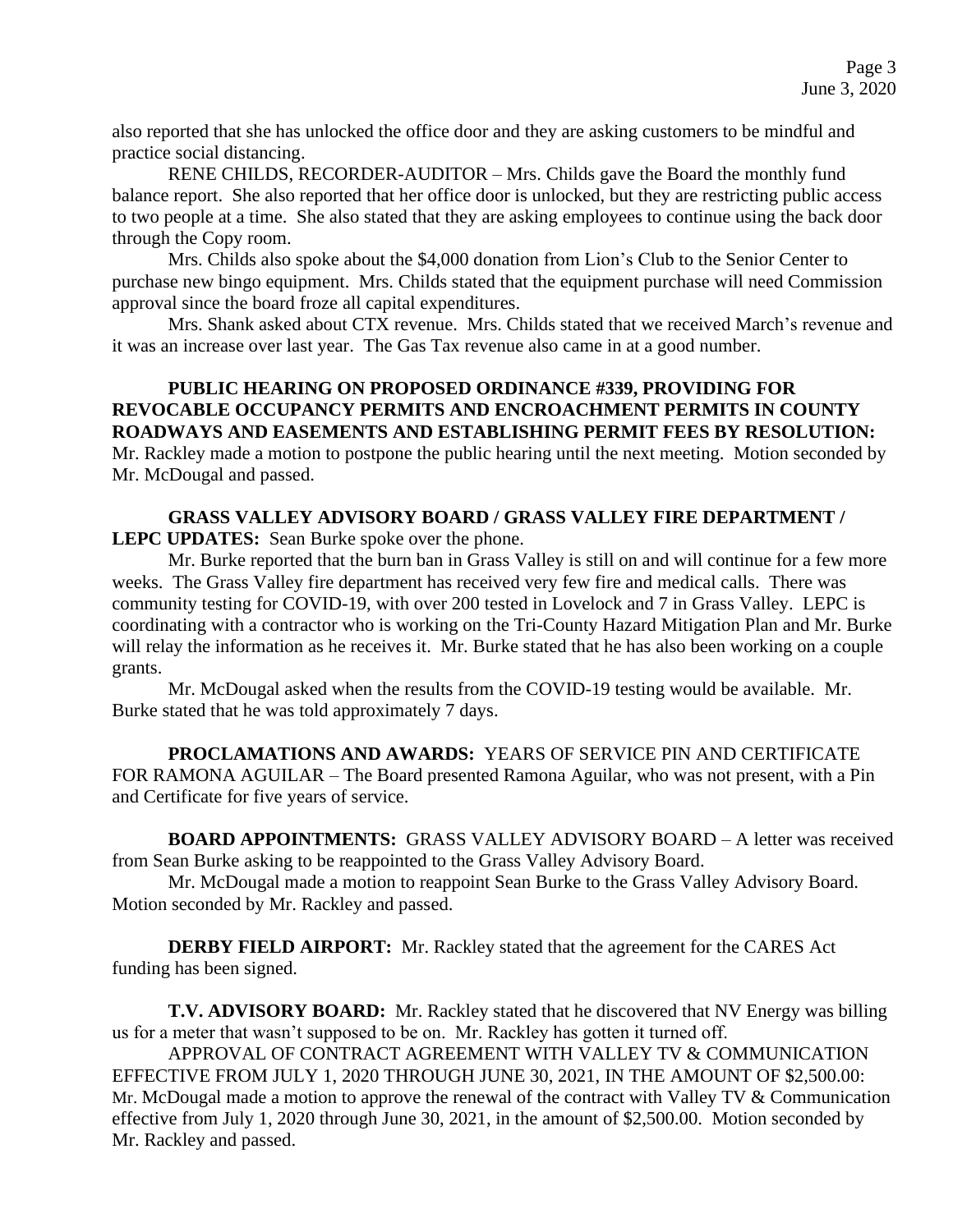**PUBLIC HEARING ON PROPOSED ORDINANCE #340, AMENDING CHAPTER 2.80 ENTITLED "COUNTY PUBLIC DEFENDER'S OFFICE", OF TITLE 2 OF THE PERSHING COUNTY CODE BY ESTABLISHING SECOND AND THIRD TIER CONFLICT COUNSEL FOR INDIGENT DEFENDANTS AND PROVIDING FOR THE METHOD OF SELECTING CONFLICT COUNSEL, ALONG WITH THEIR MINIMUM PROFESSIONAL QUALIFICATIONS, COMPENSATION REPORTING REQUIREMENTS, AND THE PAYMENT FOR DEFENSE EXPERTS AND INVESTIGATIONS:** Mrs. Shank asked for any public comment and there was none.

Mr. McDougal stated that the County provides great public defender services and the least involvement we allow the State, the better.

Mr. Shields agreed with Mr. McDougal and stated that this Ordinance will only enhance that.

Mr. McDougal made a motion to adopt Ordinance #340, amending Chapter 2.80 entitled "County Public Defender's office", of Title 2 of the Pershing County Code by establishing second and third tier conflict counsel for indigent defendants and providing for the method of selecting conflict counsel, along with their minimum professional qualifications, compensation reporting requirements, and the payment for defense experts and investigations. Motion seconded by Mr. Rackley and passed unanimously.

**UPDATE FROM EMERGENCY OPERATIONS AND RE-EVALUATION OF RESOLUTION 20-0303, DECLARATION OF EMERGENCY RELATING TO THE COVID-19 (CORONAVIRUS); POSSIBLE CHANGES TO COUNTY COMMISSION MEETING DATES; DISCUSSION REGARDING ECONOMIC RECOVERY FOR PERSHING COUNTY; DISCUSSION REGARDING IMPACT TO THE PERSHING COUNTY BUDGET FOR FY2020- 2021:** Mrs. Shank asked Mr. Shields if the ball fields can be opened. Mr. Shields stated that outdoor recreation is allowed under Phase II. The Board can go on record to officially open these things up, but the Governor's Phase II directive already allows. Mr. McDougal stated that the Recreation Board meets tomorrow night and they will be moving forward with the opening of the ballfields and the swimming pool.

Mr. McDougal made a motion to modify the County Commission's latest emergency directive to allow for the opening up of outdoor activities with responsible social distancing, including all of our parks and the swimming pool. Motion seconded by Mr. Rackley and passed.

Mr. McDougal stated that he realizes the importance of the Declaration of Emergency standing, as we need it to be able to seek reimbursement, but he would like to resend it and declare a new economic emergency.

Mr. Burke stated that the refrigerated unit can be returned at any time now.

**REPORT FROM ADMINISTRATIVE ASSISTANT / HR REP:** Mrs. Wesner reported that she is busy with employee evaluation notices. She has also been working with the Senior Center Director on a new job description. Mrs. Wesner will also be working on the Unclassified Department Head evaluations as well.

**ITEMS FOR FUTURE AGENDAS:** Mrs. Shank stated that there will be several presentations at the next meeting. Mr. Abbott asked if the next meeting will be broadcast on Zoom as well. Mrs. Shank stated yes. Mr. Abbott will need information from the presenters.

The meeting recessed at 9:40 for a litigation meeting and reconvened at 9:49 a.m.

**CORRESPONDENCE:** There was no additional correspondence discussed.